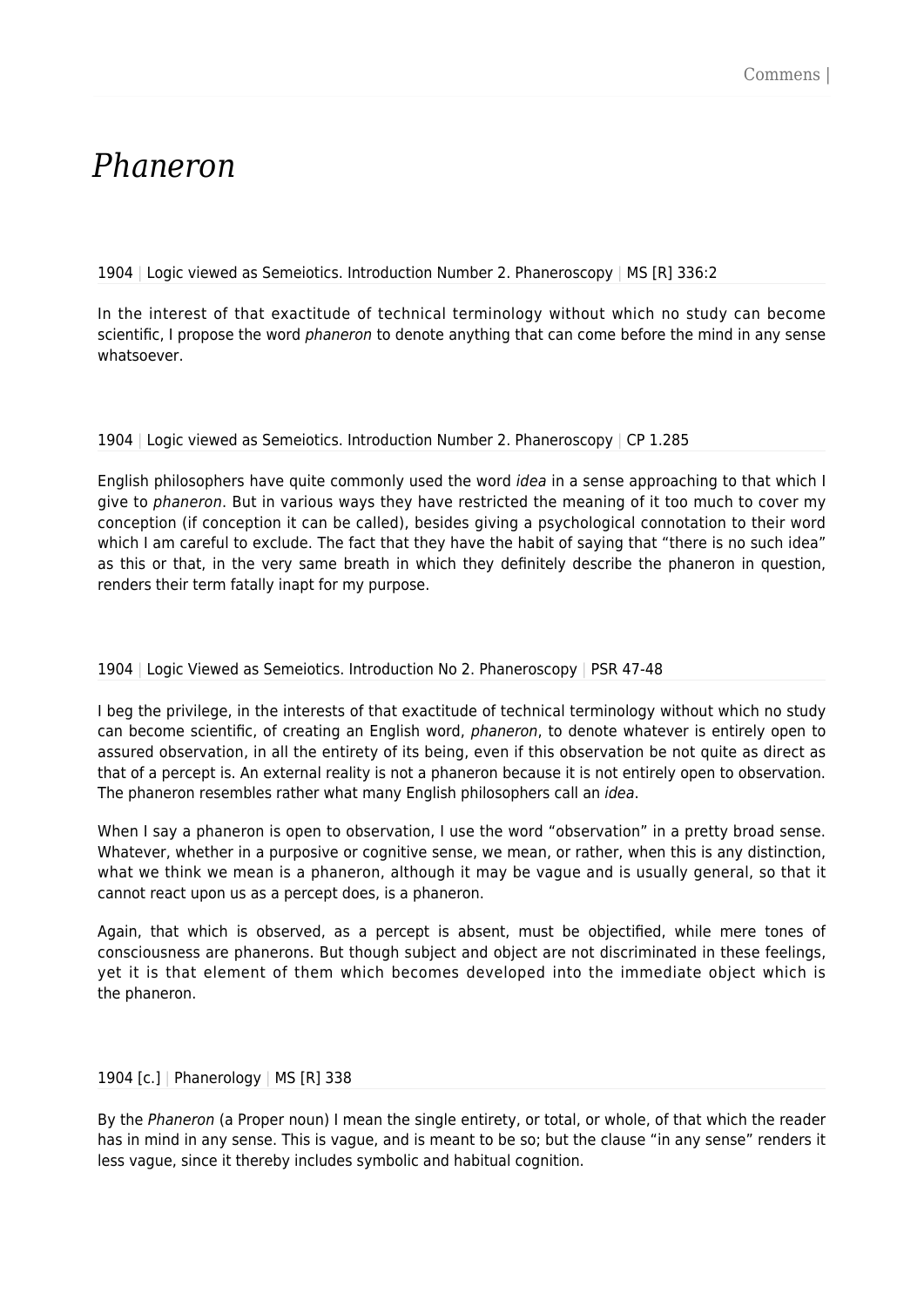### 1905 | Adirondack Summer School Lectures | CP 1.284

Phaneroscopy is the description of the *phaneron*; and by the *phaneron* I mean the collective total of all that is in any way or in any sense present to the mind, quite regardless of whether it corresponds to any real thing or not. If you ask present when, and to whose mind, I reply that I leave these questions unanswered, never having entertained a doubt that those features of the phaneron that I have found in my mind are present at all times and to all minds. So far as I have developed this science of phaneroscopy, it is occupied with the formal elements of the phaneron. I know that there is another series of elements imperfectly represented by Hegel's Categories. But I have been unable to give any satisfactory account of them.

### 1905 | Letters to William James | NEM 3:834

The phaneron, as I now call it, the sum total all of the contents of human consciousness, which I believe is about what you (borrowing the term of Avenarius) call pure experience, - but I do not admit the point of view of Avenarius to be correct or to be consonant to any pragmatism, nor to yours, in particular, and therefore I do not like that phrase. For me experience is what life has forced upon us, a vague idea no doubt. But my *phaneron* is not limited to what is forced upon us; it also embraces all that we most capriciously conjure up, not objects only but all modes of contents of cognitional consciousness.

## 1905 [c.] | The Basis of Pragmaticism | MS [R] 284:38

All that is imagined, felt, thought, desired, or that either colors or governs what we feel or think is in some sense before the mind. The sum total of it I will name the *phaneron*.

## 1905 [c.] | The Basis of Pragmaticism | MS [R] 908:4; EP 2:362

I propose to use the word Phaneron as a proper name to denote the total content of anyone consciousness (for anyone is substantially any other,) the sum of all we have in mind in any way whatever, regardless of its cognitive value. This is pretty vague: I intentionally leave it so. I will only point out that I do not limit the reference to an instantaneous state of consciousness; for the clause "in any way whatever" takes in memory and all habitual cognition. The reader will probably wonder why I did not content myself with some expression already in use. The reason is that the absence of any contiguous associations with the new word will render it sharper and clearer than any well-worn coin could be.

### 1905 [c.] | Letters to Mario Calderoni | CP 8.213

I use the word *phaneron* to mean all that is present to the mind in any sense or in any way whatsoever, regardless of whether it be fact or figment. I examine the phaneron and I endeavor to sort out its